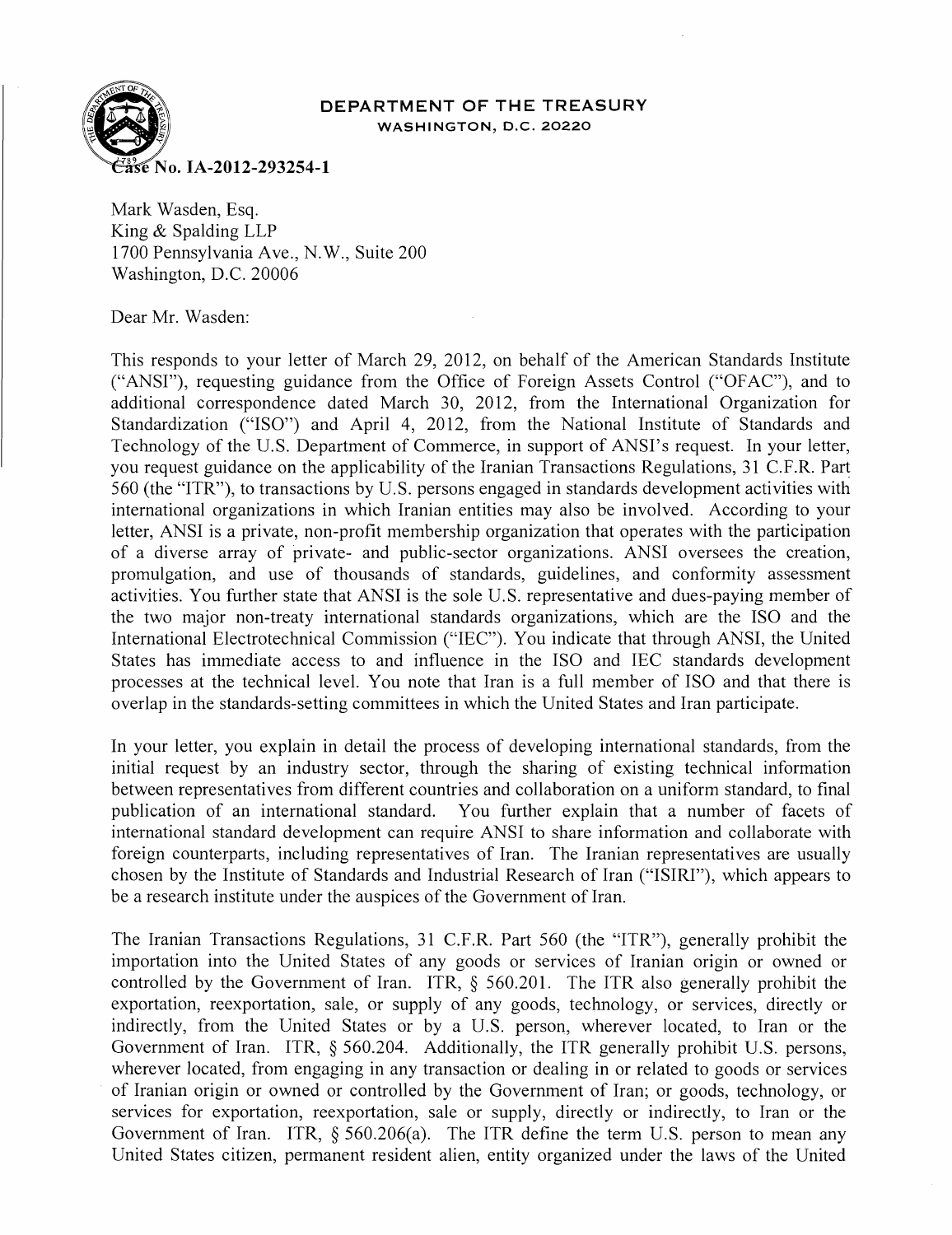States (including foreign branches), or any person in the United States. ITR, § 560.314. Following the issuance of Executive Order 13599 of February 5,2012, all property and interests in property of the Government of Iran that are in the United States or come within the control of any U.S. person are blocked and may not be transferred, paid, exported, withdrawn, or otherwise dealt in. OFAC has historically defined "property" to include services. *See, e.g.,* 31 C.F.R. §§ 537.315,538.310, and 551.307.

As you correctly state in your letter, the prohibitions in the ITR on exports to Iran do not apply to the exportation to any country of information and informational materials, whether commercial or otherwise, regardless of format or medium of transmission. ITR,  $\S$  560.210(c). This exemption applies equally to the blocking of property and interests in property of the Government of Iran under E.O. 13599. The term "information and informational materials" includes publications, films, posters, phonograph records, photographs, microfilms, microfiche, tapes, compact disks, CD ROMS, artworks, and news wire feeds. ITR,  $\S$  560.315(a)(1). However,  $\S$  560.210(c)(2) of the ITR clarifies that the information and informational materials exemption does not apply to transactions related to items not fully created and in existence at the date of the transactions, or to the substantive or artistic alteration or enhancement of informational materials, or to the provision of marketing and business consulting services.

Section 560.538 of the ITR authorizes U.S. persons to engage in all transactions necessary and ordinarily incident to the publishing and marketing of manuscripts, books, journals, and newspapers in paper or electronic format (collectively, "written publications"). The term "manuscript" is generally defined to include a written work submitted for publication. This section authorizes, among others, collaborating on the creation and enhancement of such written publications, augmenting written publications through translation, the payment of royalties for written publications, and creating or undertaking a marketing campaign to promote a written publication. ITR, § 560.538(a). This general license does not authorize transactions involving the provision of goods and services not necessary and ordinarily incident to the publishing and marketing of written publications, such as the provision of individualized or customized accounting, legal, design, or consulting services. ITR, § 560.538(b)(1). The general license also does not authorize the engagement of services of a publishing house or translators in Iran unless such activity is primarily for the dissemination of written publications in Iran. ITR, § 560.538(c). The general license does not apply if the parties to the transactions include the Goverrunent of Iran unless the relevant Government of Iran parties are academic or research institutions. ITR  $\delta$  560.538(a)

Based on the information provided, all U.S. person engagement in ANSI's standard-setting activities, as described in the letter, appears to involve either (1) exempt exportation of informational material described in section 560.210(c) of the ITR or (2) licensed collaboration on the creation and enhancement of written publications  $-$  in this instance, international standards — with representatives of an Iranian research institution, as authorized by the general license in section 560.538 of the ITR. Please be advised that it would not be consistent with current OFAC licensing policy to authorize U.S. persons to engage in transactions beyond those within the exemption of section 560.210(c) and what is generally authorized under section 560.538.